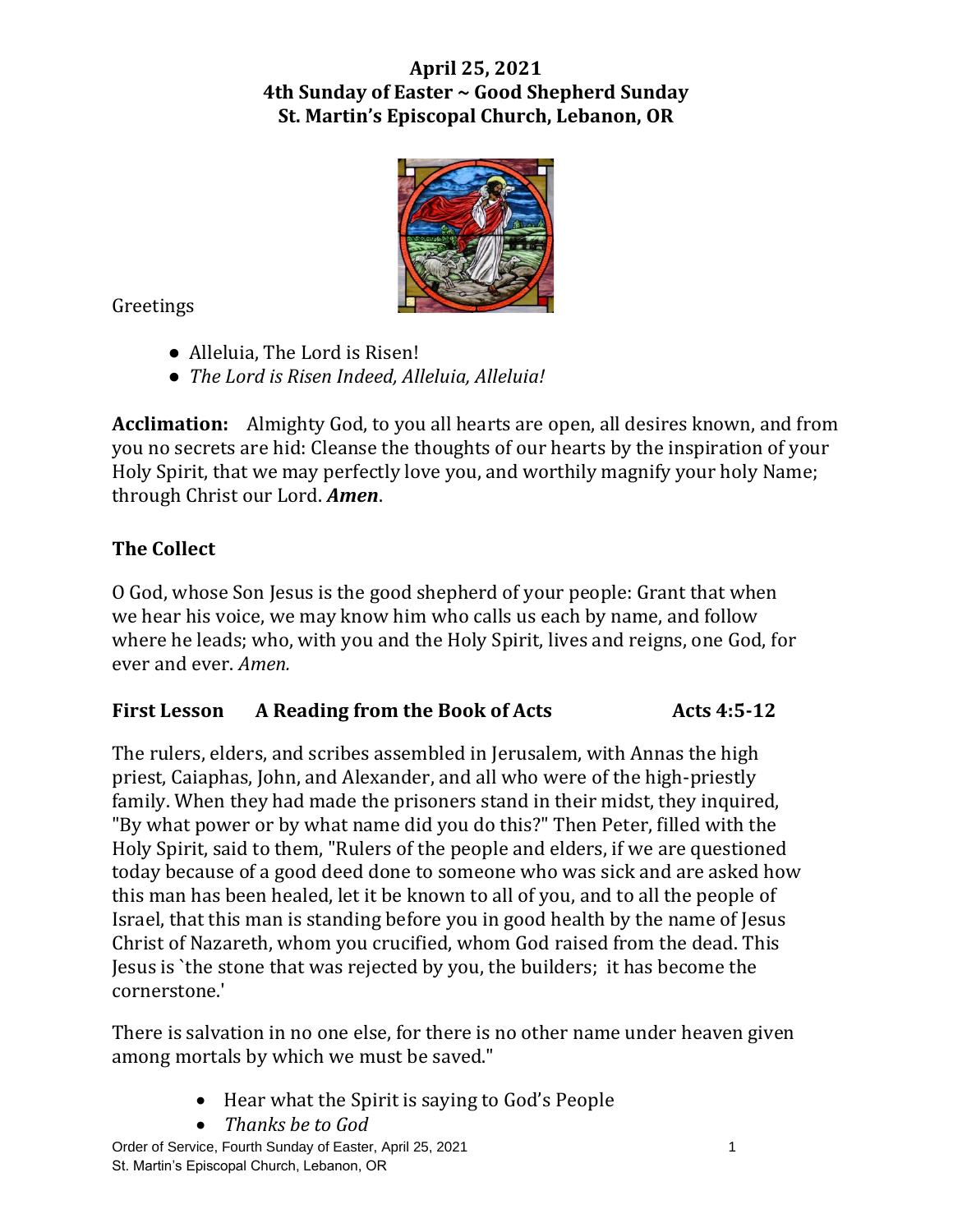# **Psalm 23**

1 The Lord is my shepherd; I shall not want.

**2** He maketh me to lie down in green pastures: he leadeth me beside the still waters.

**3** He restoreth my soul: he leadeth me in the paths of righteousness for his name's sake.

**4** Yea, though I walk through the valley of the shadow of death, I will fear no evil: for thou art with me; thy rod and thy staff they comfort me.

**5** Thou preparest a table before me in the presence of mine enemies: thou anointest my head with oil; my cup runneth over.

**6** Surely goodness and mercy shall follow me all the days of my life: and I will dwell in the house of the Lord for ever.

## **Second Lesson A Reading from The Epistle of John 1 John 3:16-24**

We know love by this, that he laid down his life for us-- and we ought to lay down our lives for one another. How does God's love abide in anyone who has the world's goods and sees a brother or sister in need and yet refuses help?

Little children, let us love, not in word or speech, but in truth and action. And by this we will know that we are from the truth and will reassure our hearts before him whenever our hearts condemn us; for God is greater than our hearts, and he knows everything. Beloved, if our hearts do not condemn us, we have boldness before God; and we receive from him whatever we ask, because we obey his commandments and do what pleases him.

And this is his commandment, that we should believe in the name of his Son Jesus Christ and love one another, just as he has commanded us. All who obey his commandments abide in him, and he abides in them. And by this we know that he abides in us, by the Spirit that he has given us.

- Hear what the Spirit is saying to God's People
- *Thanks be to God*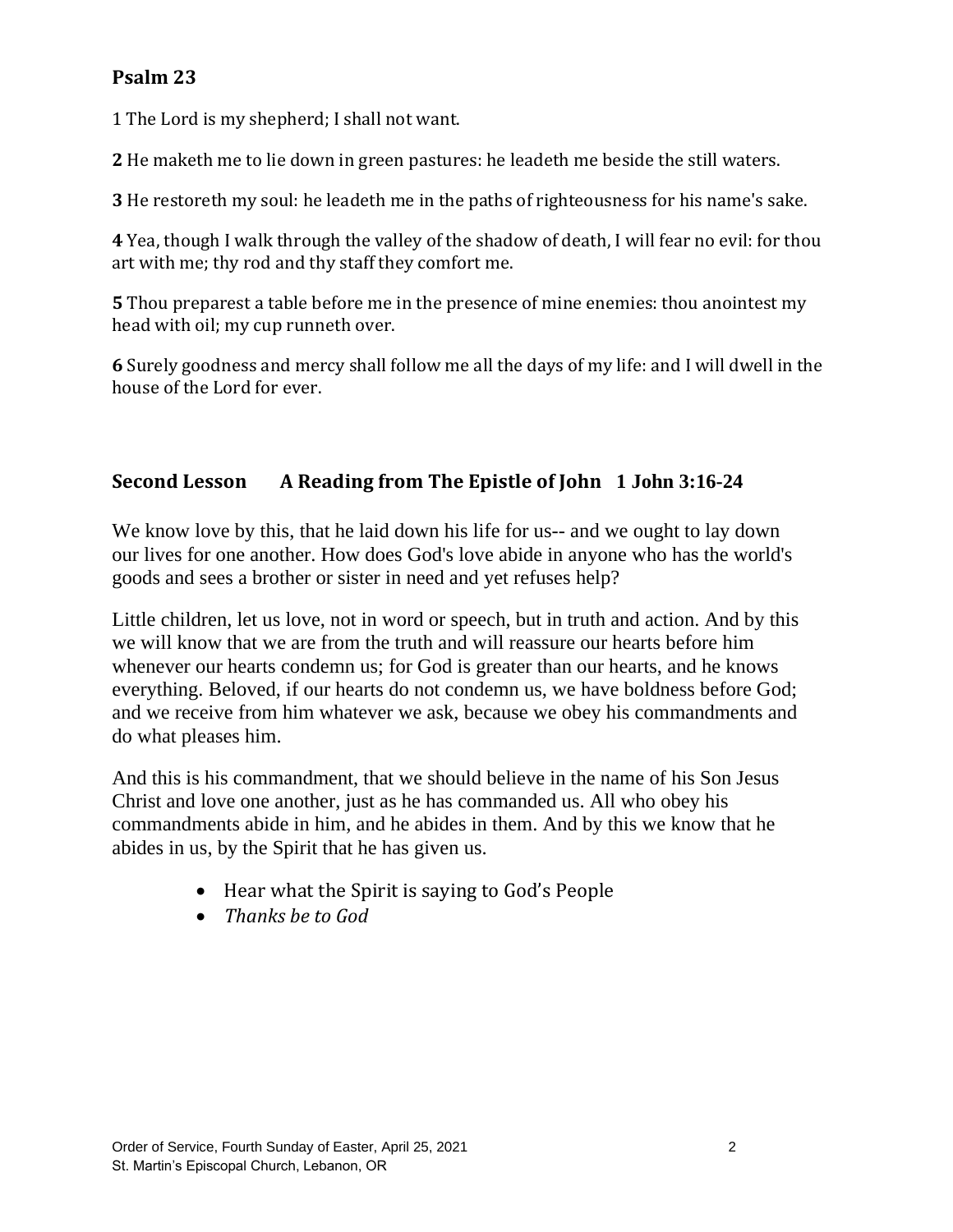## **The Gospel according to John 10:11-18**

*Glory to you Lord Christ*

Jesus said, "I am the good shepherd. The good shepherd lays down his life for the sheep. The hired hand, who is not the shepherd and does not own the sheep, sees the wolf coming and leaves the sheep and runs away—and the wolf snatches them and scatters them. The hired hand runs away because a hired hand does not care for the sheep. I am the good shepherd. I know my own and my own know me, just as the Father knows me and I know the Father. And I lay down my life for the sheep. I have other sheep that do not belong to this fold. I must bring them also, and they will listen to my voice. So there will be one flock, one shepherd. For this reason the Father loves me, because I lay down my life in order to take it up again. No one takes it from me, but I lay it down of my own accord. I have power to lay it down, and I have power to take it up again. I have received this command from my Father."

#### **This is the Gospel of the Lord,**

*Praise to you, Lord Christ*

*Sermon* "Of Sheep and Shepherds" Br. Finn Coll, AF

I love the 23rd Psalm.

The pastoral imagery, the intimate relationship with God, the assurances of protection and nurture - the Lord really is my shepherd - all of it warms my heart.

But I also kinda giggle at the last verse. "Surely goodness and mercy shall follow me all the days of my life."

I know, I know. It doesn't exactly make for knee-slapping comedy, but hear me out.

The word 'follow' in the Hebrew text of this Psalm is 'yirdepuni'. It's the only time this form of the word 'follow' shows up in the whole Bible, and it carries with it the meaning of hunting, tracking, pursuing, like a Divine Bloodhound or a Sacred Labrador.

"Surely your goodness and mercy shall chase my sorry butt down, no matter how many times I wander off like an idiot sheep, hellbent on destroying itself for sheer stupidity."

Yeah, that sounds about right.

So Jesus is the Good Shepherd who cares for his sheep and loves them and lays down his life for them and calls them by name and keeps them healthy and safe. And we're the sheep. Got it. Makes sense. And it feels good too, doesn't it?

I always loved those paintings of Jesus as the Good Shepherd. You know the ones - pale skin, almost-blonde hair, blue eyes, a placid smile, carrying a lamb over his shoulders. There was at least one in every church I ever saw in my youth. They gave me a sense of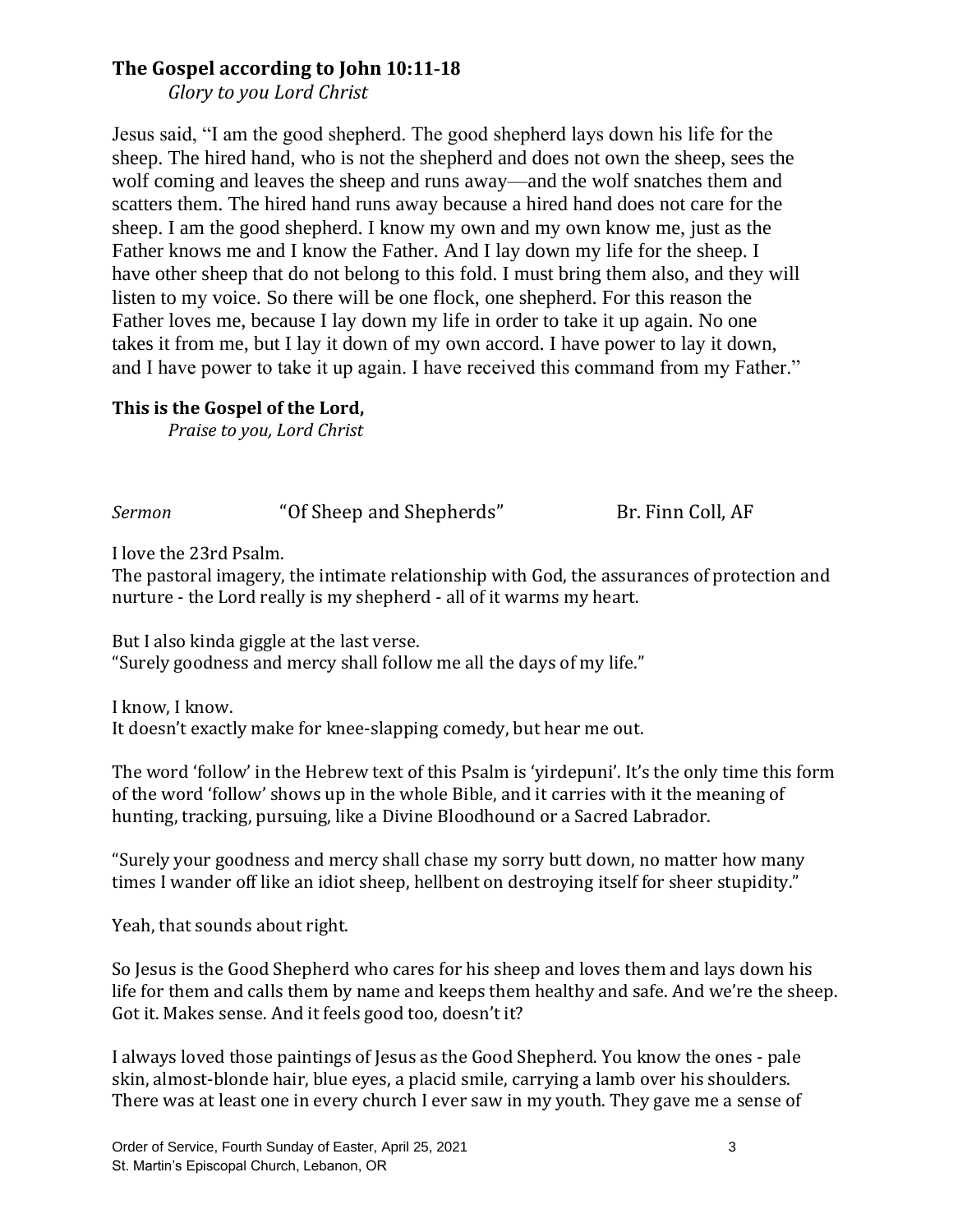peace, of safety. I could imagine being lifted onto those shoulders and carried to the greenest pastures and coolest waters.

And that kind of imagery has its place in Christian teaching, for sure… but I'm not going to be able to preach that for you today.

Because here's the deal: We're not supposed to be sheep for life! I mean yes - I'm a willful, stubborn, petulant child of God, prone to boneheaded displays of fallibility that have **got** to exasperate the Most High on a regular basis.

And Jesus Christ truly **is** the Good Shepherd who will chase after me in my wooly-headed escapades and drag me back into the sheepfold by my hind legs, no matter how much I squirm and bleat. He will unfailingly rescue me from the proverbial wolves, thornbushes, and thieves - and even more, from my own sheepish misdeeds - for which I am eternally grateful.

But it is an absolute travesty that so many Christian teachers decide to stop there. Yes, it gives me a nice warm, confident, 'saved' feeling - but it barely scratches the surface of the rich, deep, formative mystery that is the Gospel of Christ!

Today, we have a wonderful opportunity to delve deeper, provided to us by the appointed Bible readings, particularly the Gospel of John and the Epistle - also of John. Most scholars agree that these two books were written by the same person or people, which is tremendously helpful to us because it means we can read them together, as parts of a broader look at the spirituality of John's community.

Think about how Jesus describes himself as the Good Shepherd in the Gospel lesson: lays down his life, deeply loves those under his care, knows us and is known by us… and then look at how John describes how we are to live as Children of God: to lay down our whole lives for each other, to love one another purely and completely, to 'abide' in Jesus and one another, being known…

Do you see what we're getting at here?

I believe John is saying that just as Jesus was the Good Shepherd to the world during his earthly life, so now **we** are to be good shepherds in the same way!

I'm willing to admit to you that that sounds hard - and a little scary. A good shepherd is willing to lay down their life for those in their care. And that's not just talking about martyrdom, y'know - if it were just a reference to giving up my physical life that'd actually be easier - I'd be dead at the end of it, right?

But what Jesus is saying here is that a good shepherd is willing to lay down their WHOLE life - their desires, their preferences, their plans, their dreams, their riches, their possessions, their status - everything - and then keep following him past the loss of all that. I don't know about you, but that's the hardest thing anyone's ever asked me to do! And if I'm **completely** honest, I don't know that I'd have the strength to fully commit to it when asked! In truth, knowing what I know about the sheepish stupidities of humanity in general and me in particular - does it even seem… possible?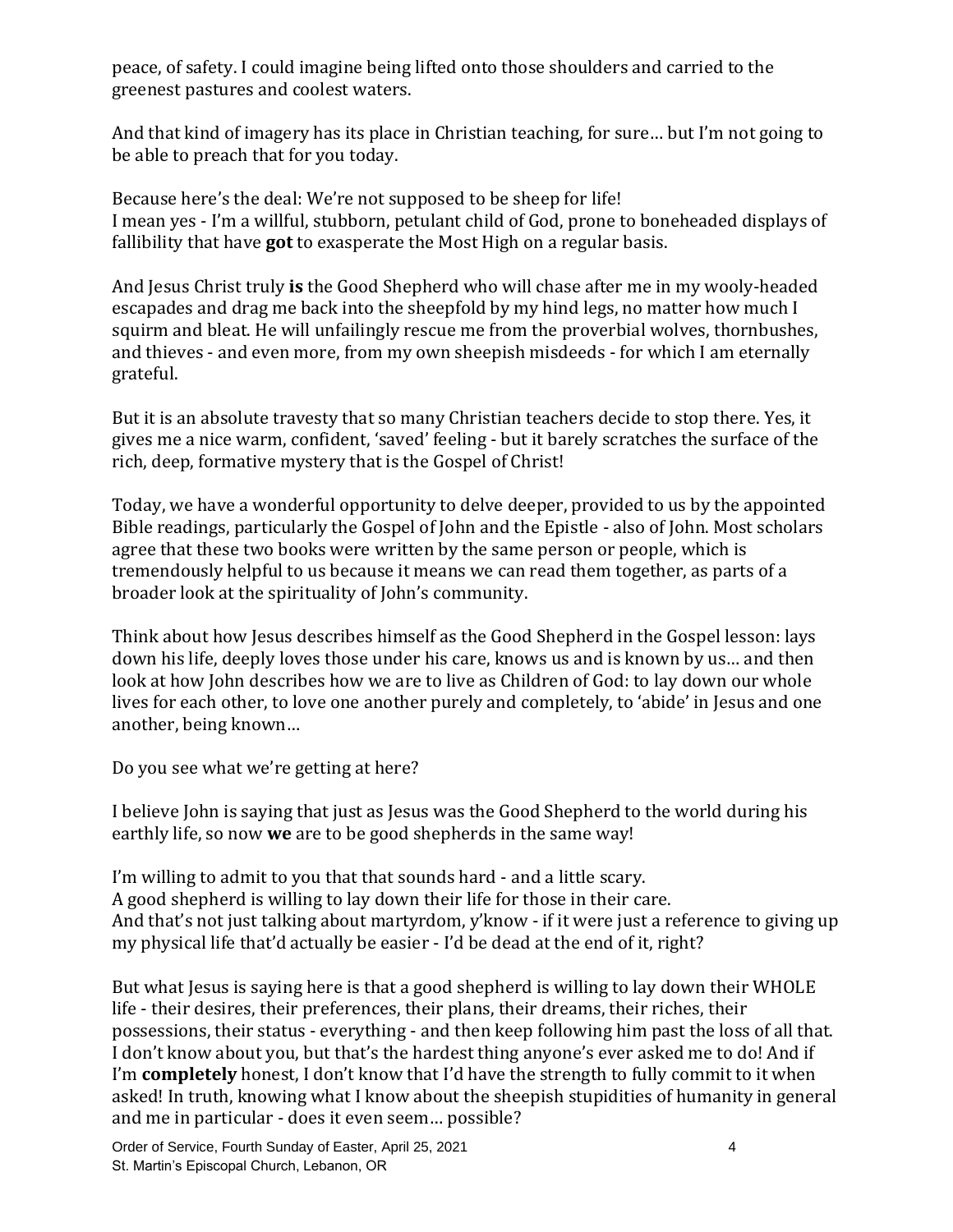Well, that's the Good News. Jesus has made it possible.

Some of you might remember that the last time I got to speak to you I preached on St. Mark's Passion - specifically that sacred, universe-altering moment of Jesus' death when the enormous, thick curtain in the Temple was torn in half and the Presence of the God who is Love poured out - and would never again be contained. I told you then and I'll tell you now: The very Creator of the Universe has chosen to dwell with you - not in churches or books, but with you and IN you, if you'll let Them.

John reminded us today that God can abide in us and us in Them, meaning that Love can be part of the very fabric of our being.

Jesus showed us just how powerfully he loves us, in laying down his divine life. The Psalmist assures us that no matter what, God's goodness and mercy are chasing us down every moment of every day, pursuing us in order to love and bless us more and more.

All these assurances and so many more point to a truth of the Gospel:

As Christ has loved, so we can love. As Christ has lived, so we can live. As Christ once was embodied in human flesh, so we are now his Blessed Body, given the joyful task of Loving the broken world back together. We are invited and empowered to be the Jesus that the world needs.

So go into your life as both Sheep and Shepherd, knowing that the God-Who-Is-Love is with you, now and always. *Amen.*

#### Nicene Creed **(BCP p.358)**

We believe in one God, the Father, the Almighty, maker of heaven and earth, of all that is, seen and unseen. We believe in one Lord, Jesus Christ, the only Son of God, eternally begotten of the Father, God from God, Light from Light, true God from true God, begotten, not made, of one Being with the Father. Through him all things were made. For us and for our salvation he came down from heaven: by the power of the Holy Spirit he became incarnate from the Virgin Mary,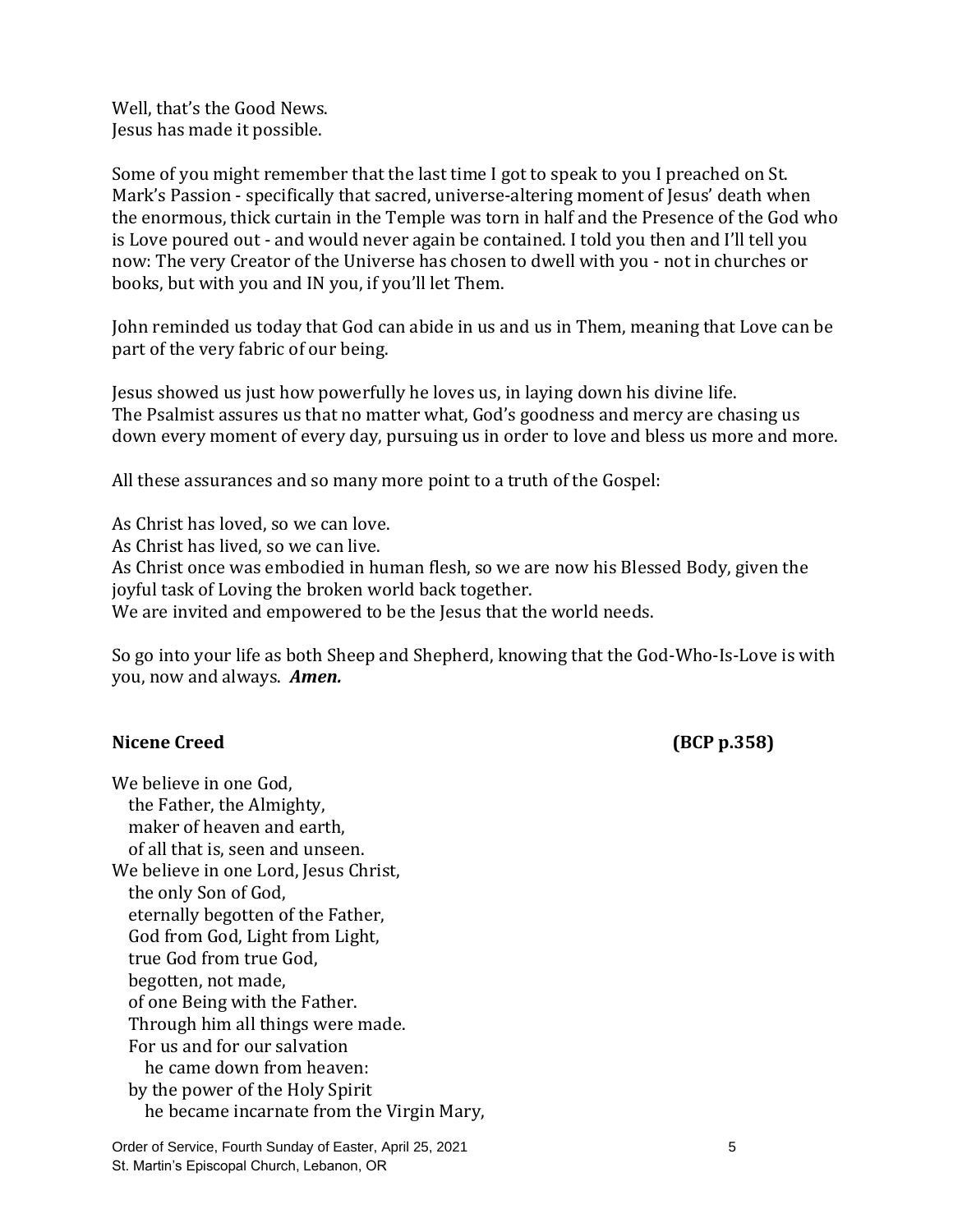and was made man. For our sake he was crucified under Pontius Pilate; he suffered death and was buried. On the third day he rose again in accordance with the Scriptures; he ascended into heaven and is seated at the right hand of the Father.

He will come again in glory to judge the living and the dead, and his kingdom will have no end.

We believe in the Holy Spirit, the Lord, the giver of life, who proceeds from the Father and the Son. With the Father and the Son he is worshiped and glorified. He has spoken through the Prophets. We believe in one holy catholic and apostolic Church. We acknowledge one baptism for the forgiveness of sins. We look for the resurrection of the dead. and the life of the world to come. **Amen.**

#### **Prayers of the People for the Fourth Sunday of Easter**

*After this and every petition, the leader says* **Lord, hear us.** *People**Lord, graciously hear us.*

Gathered in the care of the good shepherd who laid down his life for the sheep, let us pray to God who knows our every need.

For the holy churches in every place, and for the unity of all. Lord, hear us. **People** *Lord, graciously hear us.*

For this parish family of St. Martin's, that we will faithfully bear witness to the risen Christ in word and deed.

Lord, hear us. **People** *Lord, graciously hear us.*

For this holy assembly and for all who gather in the name of the risen Christ.

Lord, hear us.

**People** *Lord, graciously hear us.*

For Michael our Presiding Bishop, Diana our Bishop, for the clergy, deacons, chaplains, and all who minister in Christ, and for all the holy people of God.

Lord, hear us. **People** *Lord, graciously hear us.*

For the world and its leaders, our nation and its people. Lord, hear us. **People** *Lord, graciously hear us.*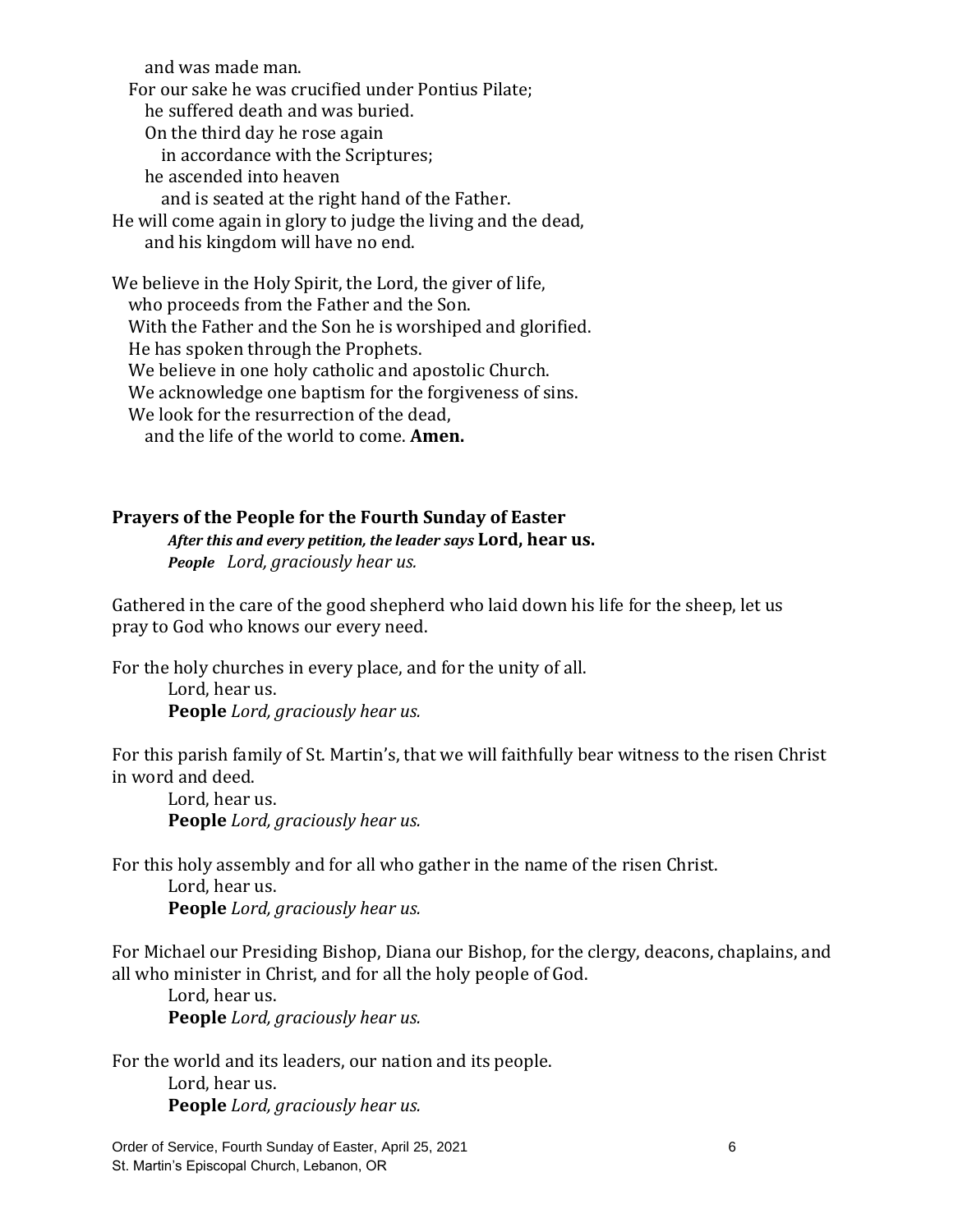For all those in danger and need, the sick and the suffering, the strayed and the lost. Lord, hear us.

**People** *Lord, graciously hear us.*

For those who walk in death's dark valley, that they may rest in the peace of Christ, especially Tina Hadley and the victims of violence and disease

Lord, hear us. **People** *Lord, graciously hear us.*

For ourselves, our families, and those we love, especially those on our prayer list, and those we name, silently or aloud

Lord, hear us. **People** *Lord, graciously hear us.*

Remembering the blessed Virgin Mary, St. Martin, and all the saints, let us offer ourselves and one another to the living God through Christ. To you, O Lord.

#### *Celebrant*

Blessed are you, O Lord our God, for you soothe our head with oil and fill our cup with wine: Hear the prayers we offer for every need, and revive us with your Holy Spirit. Glory to you for ever and ever. *Amen*.

## **Let us confess our sins against God and our neighbor.**

Most merciful God, we confess that we have sinned against you in thought, word, and deed, by what we have done, and by what we have left undone. We have not loved you with our whole heart; we have not loved our neighbors as ourselves. We are truly sorry and we humbly repent. For the sake of your Son Jesus Christ, have mercy on us and forgive us; that we may delight in your will, and walk in your ways, to the glory of your Name. *Amen.*

## **Absolution**

Almighty God have mercy on us, forgive us all our sins through our Lord Jesus Christ, strengthen us in all goodness, and by the power of the Holy Spirit keep you in eternal life. *Amen.*

## **Lord's Prayer**

Our Father, who art in heaven, hallowed be thy Name, thy kingdom come, thy will be done, on earth as it is in heaven. Give us this day our daily bread. And forgive us our trespasses, as we forgive those who trespass against us. And lead us not into temptation,